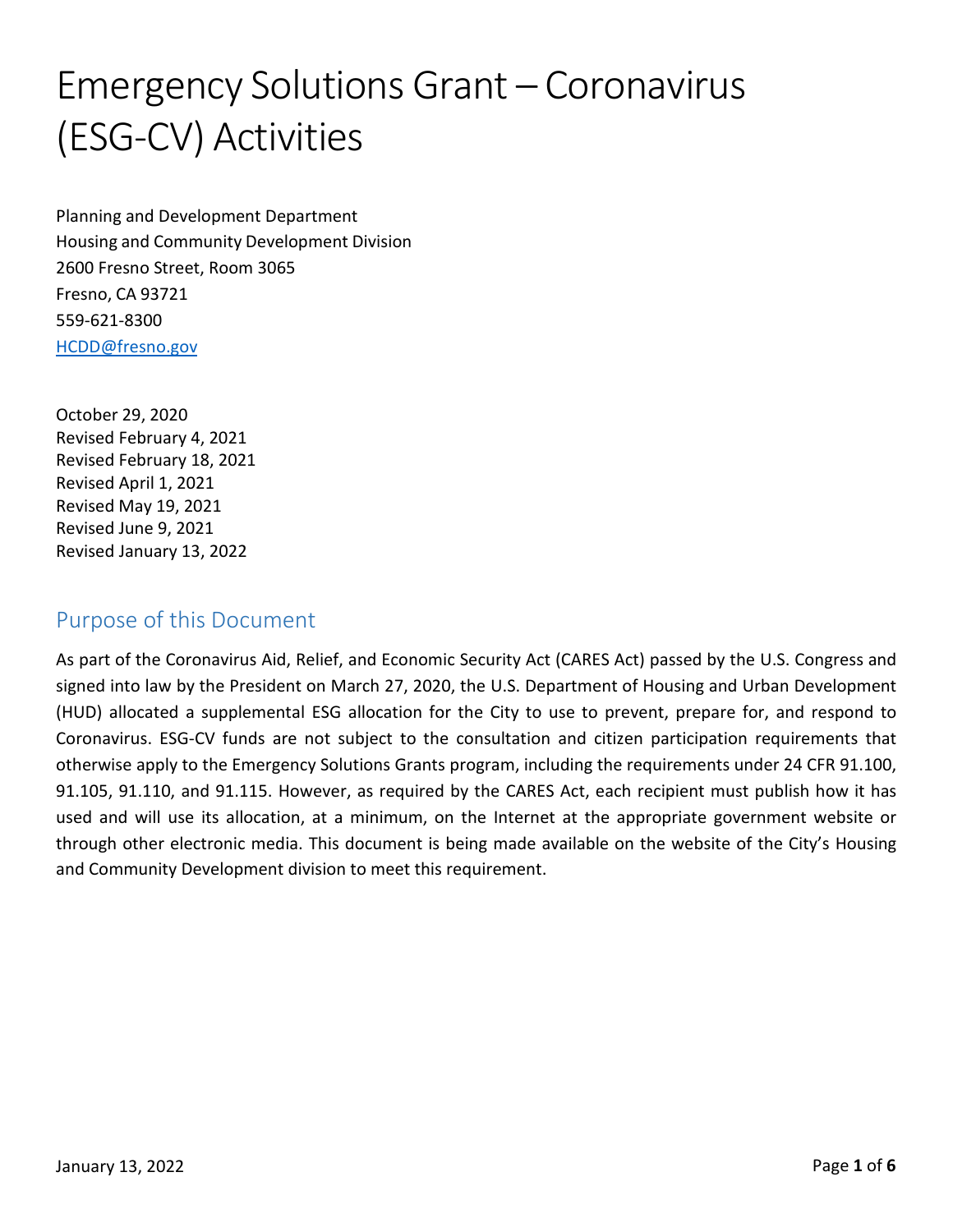## Emergency Solutions Grant – Coronavirus 1 (ESG‐CV1)

- Funds programmed according to Substantial Amendment 2019‐03 to the 2019‐2020 Annual Action Plan adopted by City Council on June 18, 2020.
- Agreement with the County of Fresno for Joint COVID‐19 Homeless Response authorized by City Council on June 18, 2020.

| <b>Organization &amp;</b><br><b>Activity</b>                    | <b>Description</b>                                                                                                                                                                                                                                                                                            | <b>Amount</b> |
|-----------------------------------------------------------------|---------------------------------------------------------------------------------------------------------------------------------------------------------------------------------------------------------------------------------------------------------------------------------------------------------------|---------------|
| County of Fresno-<br>Joint COVID-19<br><b>Homeless Response</b> | Funds sub-awarded to the County of Fresno and the<br>Fresno Madera Continuum of Care to focus on the<br>maintenance of COVID-19 homeless response<br>strategies that include shelter housing and the<br>provision of critical services and supplies. Up to<br>\$105,175.50 for administration and compliance. | 1,998,334.50  |
| Program<br>Administration                                       | Funds will be used for grant administration to comply<br>with all applicable regulations while expediting the<br>implementation of services and investments to<br>prevent, prepare for, and respond to the coronavirus<br>(COVID-19).                                                                         | 105,175.50    |
| <b>Total ESG-CV1</b>                                            |                                                                                                                                                                                                                                                                                                               | 2,103,510     |

### *Table 1: ESG‐CV1 Allocations*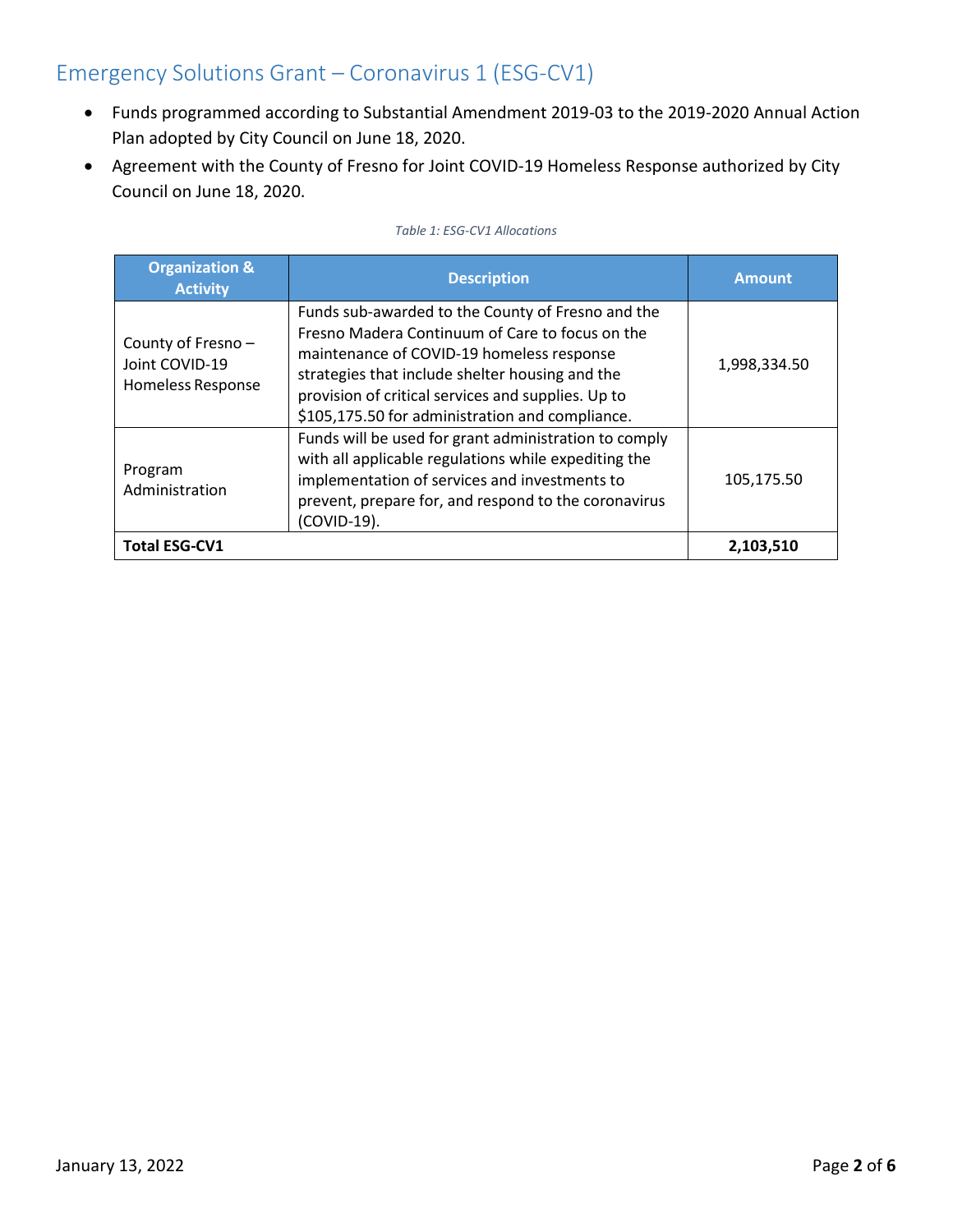- Funds programmed according to Substantial Amendment 2019‐05 to the 2019‐2020 Annual Action Plan adopted by City Council on October 29, 2020.
- Revised ESG‐CV plan was approved by the City Council on February 18, 2021, allocating the remaining \$5,960,899 to the following activities: Deposit Assistance (\$500,000); Emergency Shelter Conversion, Rehabilitation, or Operations (\$774,099); City of Fresno – Emergency Shelter Operations (\$1,388,800); Fresno Housing Authority – Emergency Shelter Operations (\$3,298,000)
- Revised ESG-CV plan was approved by the City council on June 24, 2021, allocating funds to the following: Mental Health Services, Inc. – Emergency Shelter Operations (\$1,620,339.50); Kings View Corporation – Street outreach (\$112,073.50); and Poverello House – Street outreach (\$367,587).
- Additional activities to be considered by City Council on January 13, 2022 are *highlighted and italicized.*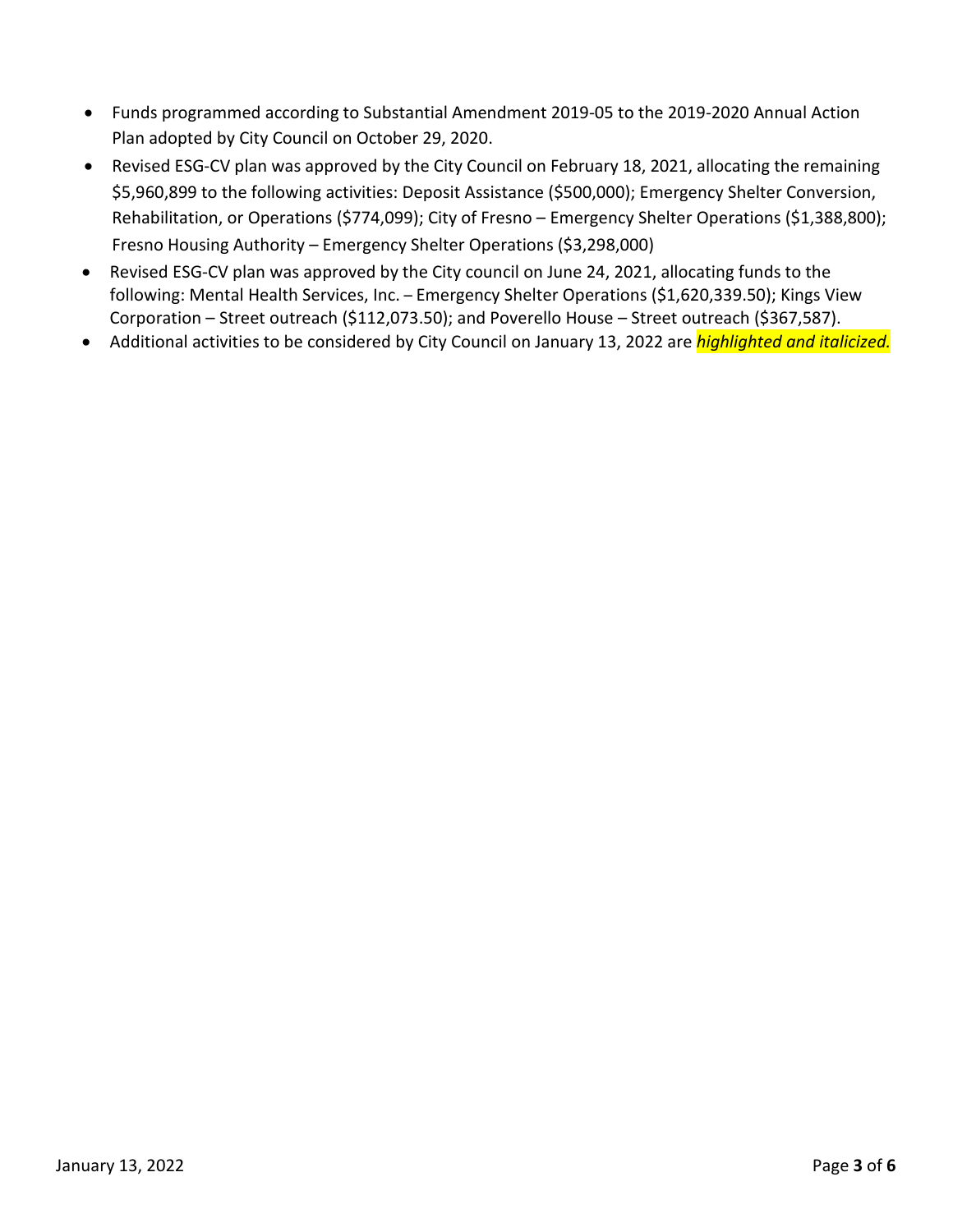### *Table 2: ESG‐CV2 Allocations*

| <b>Organization &amp;</b><br><b>Activity</b>                                | <b>Description</b>                                                                                                                                                                                                                                                                                                                  | <b>Amount</b>  |
|-----------------------------------------------------------------------------|-------------------------------------------------------------------------------------------------------------------------------------------------------------------------------------------------------------------------------------------------------------------------------------------------------------------------------------|----------------|
| Centro La Familia &<br>The Fresno Center<br>Deposit Assistance<br>Programs  | Funds sub-awarded to Centro La Familia and The<br>Fresno Center to provide rental application fees,<br>security deposits, last month's rent, and/or utility<br>deposits eligible under the code of federal regulations<br>for housing stabilization services [24 CFR<br>576.105(a)(1-4)] for homeless or homelessness<br>prevention | \$500,000      |
| City of Fresno-<br><b>Emergency Shelter</b><br>Operations                   | <b>Emergency Shelter Operations and Supportive</b><br>Services for 60-bed site acquired by the City of Fresno                                                                                                                                                                                                                       | \$1,155,443    |
| <b>Fresno Housing</b><br>Authority - Emergency<br><b>Shelter Operations</b> | <b>Emergency Shelter Operations and Supportive</b><br>Services at Fresno Housing Authority (FH) locations<br>operated as emergency shelters:<br>• Days Inn at 1101 N Parkway Drive<br>• Welcome Inn, at 777 N Parkway Drive                                                                                                         | \$2,521,000    |
| Mental Health Services,<br>Inc.                                             | <b>Emergency Shelter Operations and Supportive</b><br>Services for a 50-bed site.                                                                                                                                                                                                                                                   | \$1,620,339.50 |
| Kings View Corporation                                                      | Street outreach services to prevent, prepare for, and<br>respond to the Coronavirus.                                                                                                                                                                                                                                                | \$96,750.89    |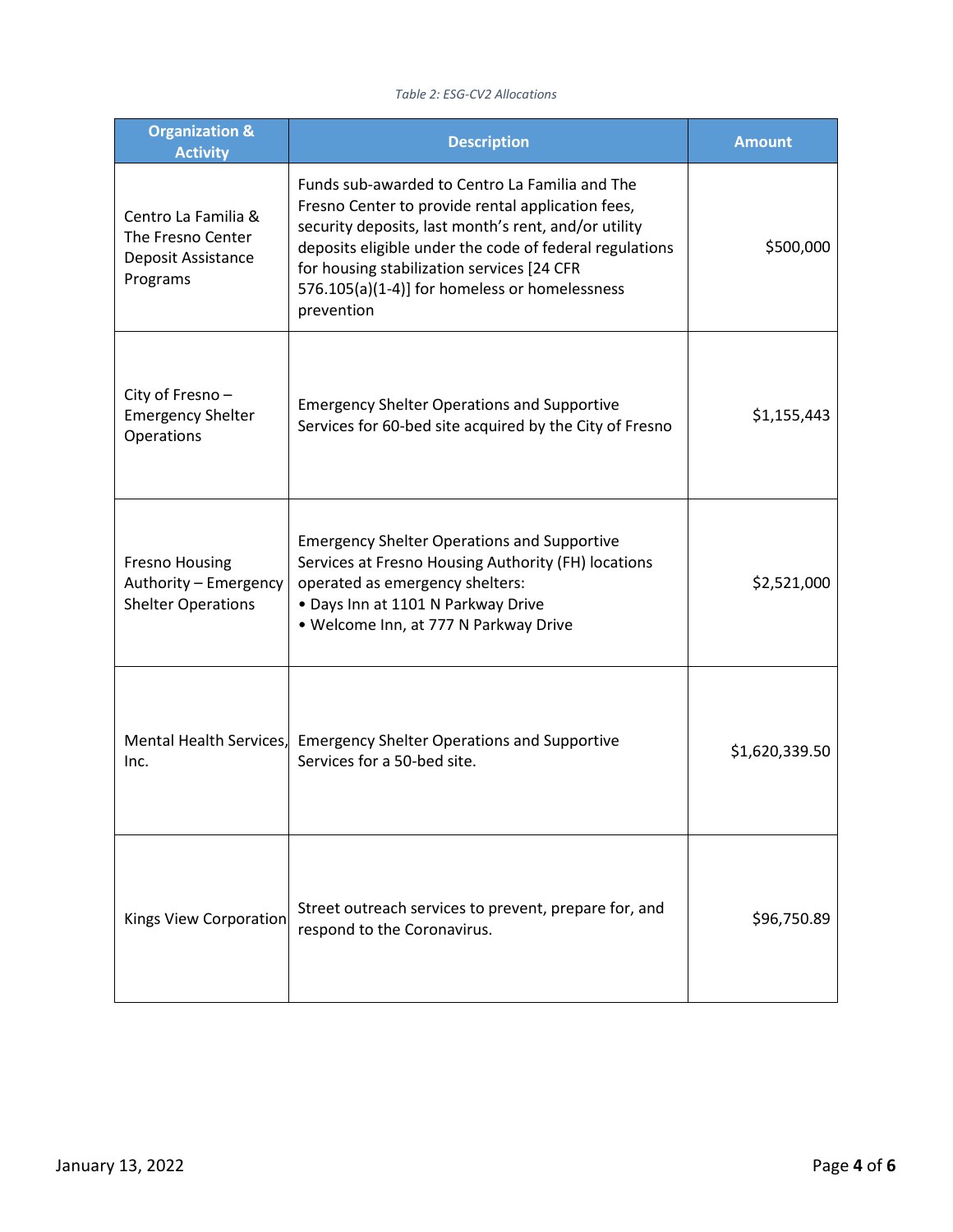| Poverello House                                                                                        | Street outreach services to prevent, prepare for, and<br>respond to the Coronavirus.                                                                                                                                                                                                                                                                                                                                             | \$367,587             |
|--------------------------------------------------------------------------------------------------------|----------------------------------------------------------------------------------------------------------------------------------------------------------------------------------------------------------------------------------------------------------------------------------------------------------------------------------------------------------------------------------------------------------------------------------|-----------------------|
| <b>Fresno Housing</b><br><b>Authority - Homeless</b><br><b>Management</b><br><b>Information System</b> | The Housing Authority of the City of Fresno will<br>provide HMIS services for the purposes of gathering<br>and analyzing community data from various<br>programs, including ESG-CV. This system will be used<br>to assess the effectiveness of the homeless response<br>system and inform decision making on housing and<br>service needs for individuals/families impacted by<br><b>COVID-19 and experiencing homelessness.</b> | <i>S56.00</i>         |
| <b>Poverello House</b><br>Village of Hope I-<br><b>Shelter Operations</b>                              | Provides funding to operate Village of Hope, a shelter<br>providing temporary housing and services to people<br>experiencing homelessness in the City of Fresno.                                                                                                                                                                                                                                                                 | <u>\$237,377.28</u>   |
| <b>Elevate Community</b><br><b>Services</b>                                                            | Temporary emergency shelter operations at the<br><b>Ambassador Inn and Villa Motel.</b>                                                                                                                                                                                                                                                                                                                                          | <u>\$1,256,368.33</u> |
| <b>USCF, Fresno-</b><br><b>Vaccine Clinic</b>                                                          | Funds provided to UCSF, Fresno to operate COVID-19<br><b>Educational Workshops, Outreach Events, and COVID-</b><br>19 Vaccination and Testing events for individuals<br>experiencing homelessness.                                                                                                                                                                                                                               | \$438,566             |
| Marjaree Mason<br><b>Center - Temporary</b><br><b>Emergency Shelter</b>                                | <b>Temporary Emergency Shelter Operations and</b><br><b>Supportive Services.</b>                                                                                                                                                                                                                                                                                                                                                 | \$300,000             |